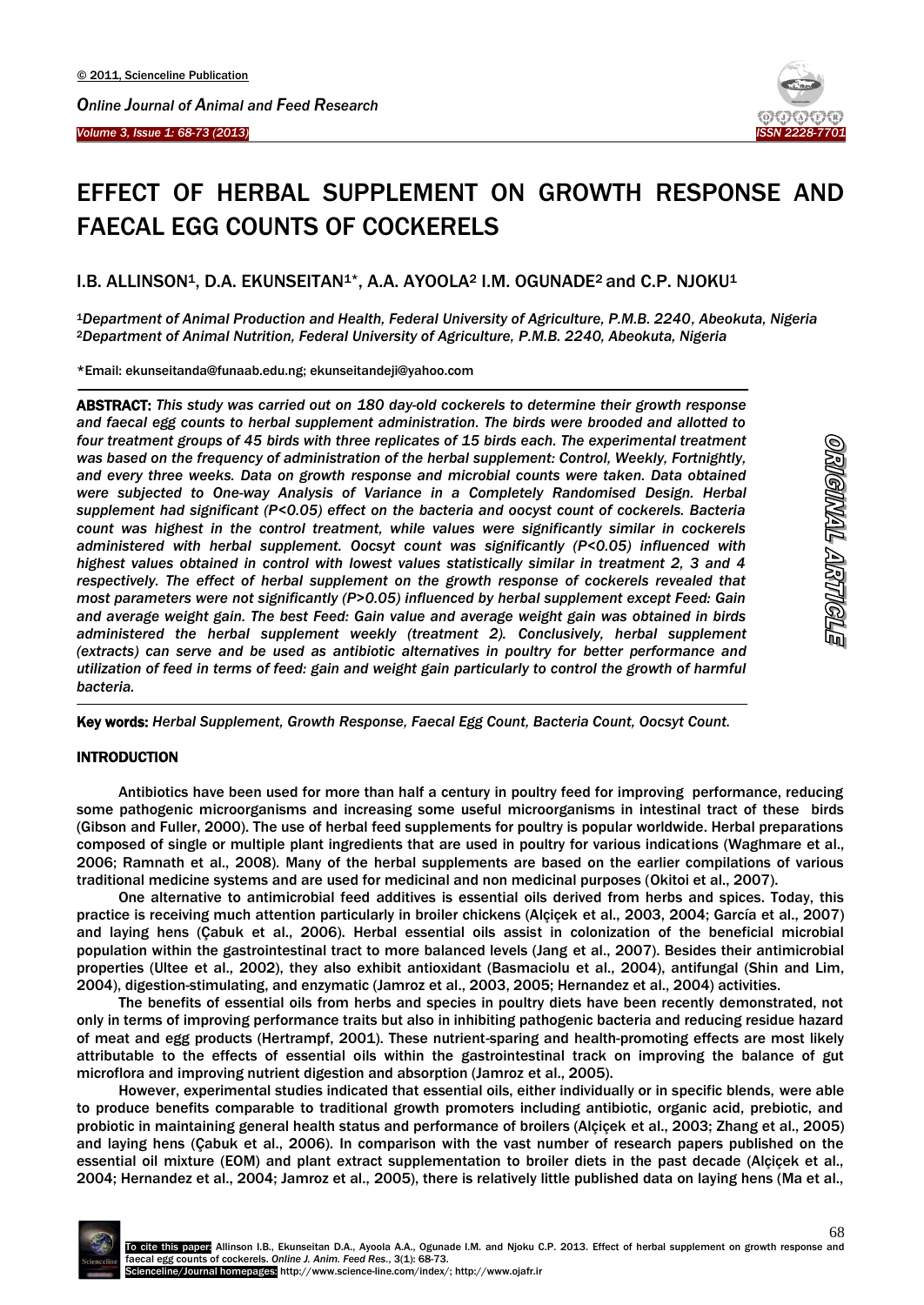2005; Çabuk et al., 2006) and broiler breeders (Ather, 2000), which demonstrated antioxidant, immunostimulator, and performance enhancer aspects.

The prevention of diseases and enhancement of growth, FI and feed efficiency are critical factors in modern broiler production. With the removal of antibiotic and growth promoters from poultry diets in different areas of the world, it is of interest to investigate potential alternatives to maintain good growth performance and good intestinal microbial populations, particularly to control the growth of harmful bacteria. Therefore, study was carried to determine the effect of herbal supplements on growth response and microbial counts of cockerels.

## MATERIALS AND METHODS

## Experimental site

The research work was carried out at the poultry unit of Teaching and Research Farm Directorate (TREFAD), Federal University of Agriculture Abeokuta (FUNAAB), Ogun state, Nigeria. Located on latitude7° 15'N, longitude 3° 26' E and its 76m above sea level (Google Earth, 2010). The research site is located in the derived savannah zone of south-west Nigeria with relative humidity in the rainy season (late March - October) and dry season (November – early March) ranged between 63 - 96% and 55 – 84% respectively. It has a mean annual precipitation of 1,037mm and with a mean annual temperature of 34.7°C (Google Earth, 2012).

## Experimental birds and management

A total of 180 day-old cockerels (Oba's black strain) were obtained from Obasanjo Farms Holdings, Nigeria, for the study. The birds were floor brooded for the first week and were raised on deep litter system from 0-8 weeks (chicks phase). Feed and water were supplied *ad libitum*.

## Experimental treatment

Superliv®, a liquid herbal mixture produced by Ayurvet India and marketed in Nigeria by Animal Care Konsult was applied in water at the recommended dosage of 5ml/100 birds/day (chick's stage). Each 10ml of the herbal supplements contains (in mg): *Achyrantes aspera-* 192.77; *Aphanamixis polystachya-*120.48; *Andrographis paniculata* 192.77; *Azadirachta indica*- 192.77; *Boerhavia diffusa*-216.87; *Citrullus colocynthis*-120.48; *Convolvulus alsinoides*- 48.19; *Eclipta alba*- 192.77; *Fumaria indica-* 72.29; *Ichnocarpus frutescens*- 144.58; *Phyllanthus niruri*-192.77; *Phyllanthus emblica-* 90.36; *Picrorrhiza kurroa-* 48.19; *Solanum nigrum -*192.77; *Sida cordifolia -*120.48; *Tephrosia purpurea*- 72.29; *Terminalia arjuna-* 120.48; *Terminalia chebula-* 144.58; *Tinospora cordifolia*- 24.10; Aqeous base q.s to – 10.00ml.

The experimental treatments was based on the frequency of administration of the herbal supplement viz Control (treatment 1), Weekly (treatment 2), Fortnightly (treatment 3), every three weeks (treatment 4), as illustrated in the figure 1.

| Table 1 - Active ingredients of the herbal supplement and their percentage level of composition |                                                                           |               |  |  |
|-------------------------------------------------------------------------------------------------|---------------------------------------------------------------------------|---------------|--|--|
| <b>Serial Number</b>                                                                            | Active ingredient (Chemical structural name)                              | % Composition |  |  |
| $\mathbf{1}$                                                                                    | 1,2,4, Triazolo (1,5-a) pyrimidine                                        | 83.39         |  |  |
| $\overline{2}$                                                                                  | Tricyclo[4.4.0.0(3,9)]decan-4-ol Stereoisomer                             | 2.99          |  |  |
| 3                                                                                               | 1-Aminopyrene                                                             | 2.6           |  |  |
| 4                                                                                               | Tricyclo(4.4.0.0(3,9))decan-4-ol, stereoisomer                            | 1.63          |  |  |
| 5                                                                                               | 4-Acetyl-6-methoxy-2(1H) quinolinone                                      | 1.36          |  |  |
| 6                                                                                               | Lanosta-8,2 4-dien-3-ol, acetate                                          | 1.31          |  |  |
| 7                                                                                               | 24-Noroleana-4(23), 12 diene                                              | 1.22          |  |  |
| 8                                                                                               | Tricyclo $(5.2.1.0(2.6)$ decan-3-one                                      | 0.96          |  |  |
| 9                                                                                               | 6-oxabicyclo(3.1.0)hexane-3-carbonitrile                                  | 0.93          |  |  |
| 10                                                                                              | 4-n-Butylthiane, S.S-dioxide                                              | 0.88          |  |  |
| 11                                                                                              | Tetrazole                                                                 | 0.45          |  |  |
| 12                                                                                              | 6-oxabicyclo(3.1.0)hexane-3-carbonitrile                                  | 0.37          |  |  |
| 13                                                                                              | Ethanone                                                                  | 0.34          |  |  |
| 14                                                                                              | 1,3-Diphenyl-2-hydroxy-4-ethoxycarbonyl-4H-pyridazino(6,1-a) isoquinoline | 0.26          |  |  |
| 15                                                                                              | Trans-1,4-cyclohexanedicarbonitril 4H-Thiopyran-4-one                     | 0.25          |  |  |
| 16                                                                                              | <b>Exo-Norbornyl alcohol</b>                                              | 0.24          |  |  |
| 17                                                                                              | Trans-1,4-cyclohexanedicarbonitril                                        | 0.20          |  |  |
| 18                                                                                              | Cyclohexane                                                               | 0.19          |  |  |
| 19                                                                                              | Cyclopentane                                                              | 0.18          |  |  |
| 20                                                                                              | <b>Acrolein</b>                                                           | 0.15          |  |  |
| 21                                                                                              | 1-(4-Amino-furazan-3-yl)-5-methyl-1H-(triazole-4-carboxylic acid amide    | 0.10          |  |  |

#### Experimental design

The birds were randomly allotted to the four treatments of 90 chicks each and further divided into three replicates of 30 chicks each. Each replicate was housed in a cubicle measuring  $2 \times 3$  m<sup>2</sup> in an open sided poultry house.

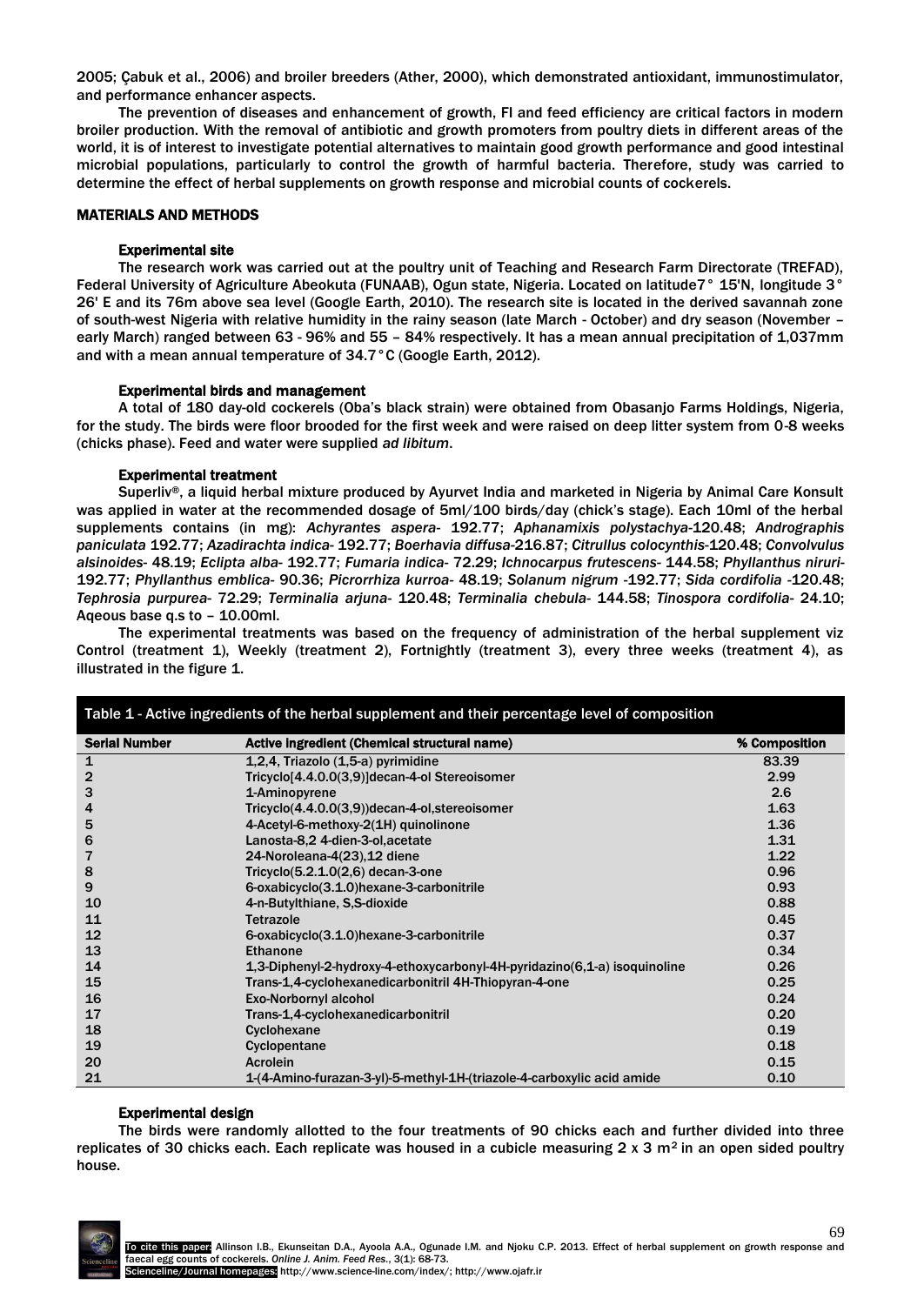## Experimental diets

Chicks mash containing 18.71% CP and 10.32MJ/Kg was supplied in this trial. The feed formulation is presented in Table 2.

| Figure 1 - Weekly administration of treatments (herbal supplement) to experimental birds |             |                    |            |                |  |
|------------------------------------------------------------------------------------------|-------------|--------------------|------------|----------------|--|
| <b>Weeks</b>                                                                             | Treatment 1 | <b>Treatment 2</b> | Treatment3 | Treatment4     |  |
|                                                                                          |             |                    |            |                |  |
|                                                                                          |             |                    |            |                |  |
|                                                                                          |             |                    |            |                |  |
|                                                                                          |             |                    |            | $\blacksquare$ |  |
| 5                                                                                        |             |                    |            |                |  |
| 6                                                                                        |             |                    |            |                |  |
|                                                                                          |             |                    |            |                |  |
| $Key: -: not given herbal supplement. \therefore$ herbal supplement.                     |             |                    |            |                |  |

## Table 2 - Diet Composition (%) for chicks' phase (0 – 8wks)

| <b>Ingredients</b>                                                                                                                                                                                                     | <b>Chick starter</b> |
|------------------------------------------------------------------------------------------------------------------------------------------------------------------------------------------------------------------------|----------------------|
| <b>Maize</b>                                                                                                                                                                                                           | 40.00                |
| <b>Fish meal</b>                                                                                                                                                                                                       | 2.00                 |
| Soybean meal                                                                                                                                                                                                           | 18.00                |
| Palm kernel cake                                                                                                                                                                                                       | 10.00                |
| Wheat offal                                                                                                                                                                                                            | 25.00                |
| Bone meal                                                                                                                                                                                                              | 2.00                 |
| Oyster shell                                                                                                                                                                                                           | 2.00                 |
| Lysine                                                                                                                                                                                                                 | 0.25                 |
| <b>Methionine</b>                                                                                                                                                                                                      | 0.25                 |
| vit./min. premix $1$                                                                                                                                                                                                   | 0.25                 |
| <b>Salt</b>                                                                                                                                                                                                            | 0.25                 |
|                                                                                                                                                                                                                        |                      |
| <b>Total</b>                                                                                                                                                                                                           | 100.00               |
| Determined analysis (%)                                                                                                                                                                                                |                      |
| Crude protein                                                                                                                                                                                                          | 18.71                |
| <b>Ether Extract</b>                                                                                                                                                                                                   | 5.09                 |
| <b>Crude fibre</b>                                                                                                                                                                                                     | 4.56                 |
| Ash                                                                                                                                                                                                                    | 3.58                 |
| Calcium                                                                                                                                                                                                                | 1.62                 |
| <b>Phosphorus</b>                                                                                                                                                                                                      | 0.93                 |
| Lysine                                                                                                                                                                                                                 | 0.73                 |
| <b>Methionine</b>                                                                                                                                                                                                      | 0.28                 |
| Energy $(MJ/Kg)$                                                                                                                                                                                                       | 10.32                |
| <sup>1</sup> Vit./Min. Premix contains B <sub>1.</sub> 1g; B <sub>2</sub> , 6g; B <sub>12,</sub> 0.02g; K <sub>3</sub> , 3g; E, 30g; biotin, 0.05g; folic acid, 1.5g; choline chloride, 250g; nicotinic acid, 30g; Ca- |                      |
| Pantothenate, 15g; Co, 0.4g; Cu, 8g; Fe, 32g; I, 0.8g; Zn, 40g; Mn, 64g; Se, 0.16g, BHT, 5g.                                                                                                                           |                      |

#### Data Collection

The following data were collected over the 56-day experimental period;

Performance Characteristics: The daily feed intake and the weekly weight gain was monitored and recorded. Records of daily mortality were also monitored in all phases of the experiment. Feed conversion ratio was computed on weekly basis in all the phases of the study. Protein and energy intake was also determined. The weight gain was determined by weighing birds in each replicate at the beginning of the experiment and subsequent weighing was done on weekly basis, afterwards, the difference in the body weights of two consecutive weeks for each replicate was recorded, thus; Weight Gain = Final Weight-Initial weight (g/bird/day); Average Weight Gain = Final weight- Initial weight (g/bird/day); Feed intake = Feed given-Feed left (g/bird/day); Feed : Gain = Amount of Feed Consumed/Weight Gain

Collection of faeces from experimental birds for bacterial count: At day old, fourth and eighth week of experiment, faecal samples was aseptically collected from the experimental birds with sterile swab sticks from three birds per replicate.

1g of faeces from the experimental bird was suspended in 9mls of sterile normal saline and serially diluted from test tube 1 to test tube 8, then discard 1ml from test tube 8.

MacCunkey agar medium was prepared by suspending 47g in 1 litre of distilled water. This was brought to boil to dissolve completely and then sterilized by autoclaving at 121°C for 15minutes. After cooling to about 55°C, it was poured into Petri-dish in which 1ml of serially diluted faecal suspension in sterile normal saline was dispensed. The inoculated plate was then incubated at 37°C for 24hrs.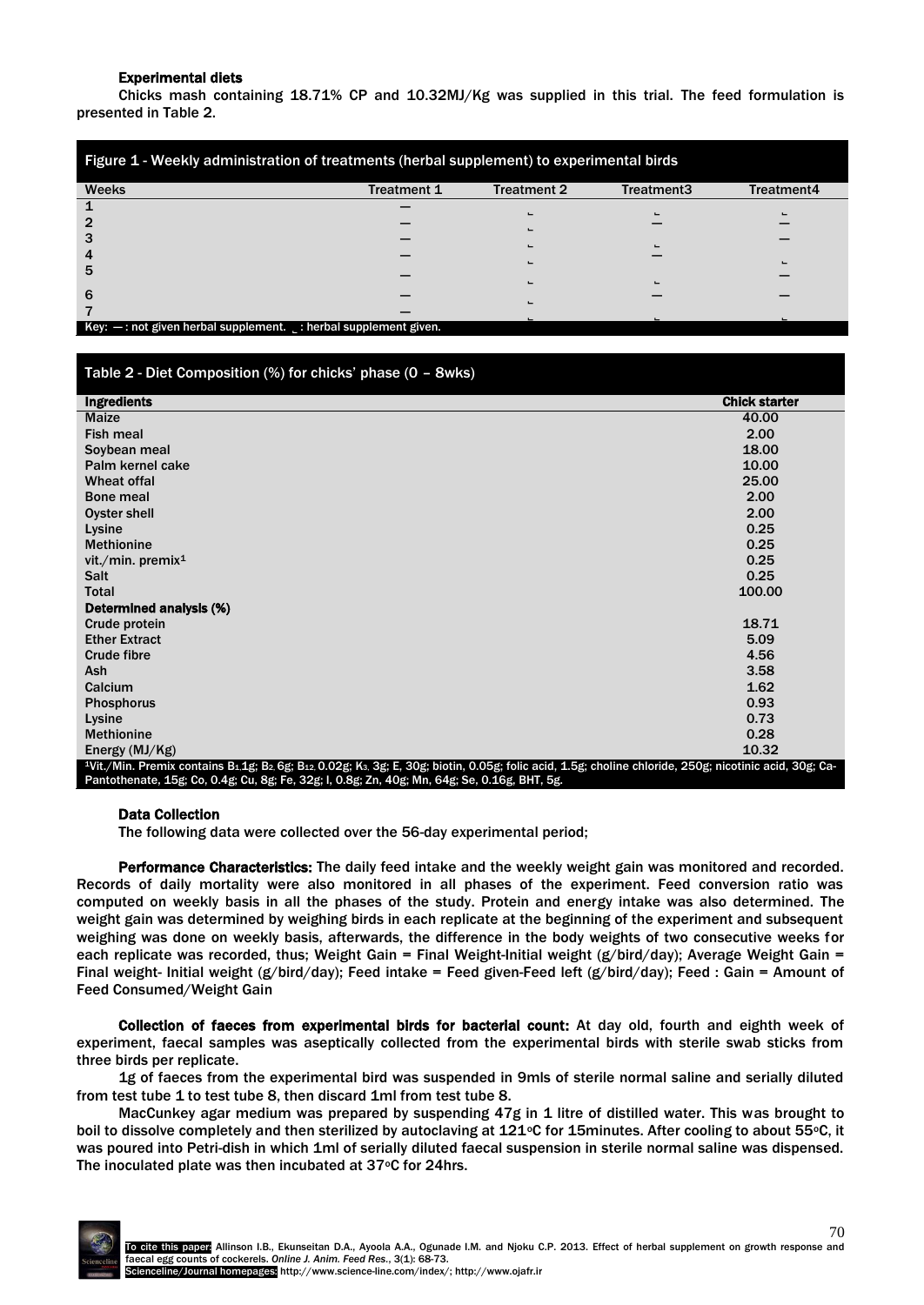The colonies on the plate were counted using a colony counter. The bacterial count was carried out at the microbiology laboratory of the college of veterinary medicine, University of Agriculture, Abeokuta.

Oocyst count: The method used for the oocyst count, known as McMaster method and it was as follows: 1- Weigh 3.0g of faeces or, if faeces are diarrhoeic, 3 teaspoonfuls; 2- Break up thoroughly in 42ml of water in a plastic container. This can be done using a homogenizer if available or in a stoppered bottle containing glass beads; 3- Pour through a fine mesh sieve (aperture 205*µ*m. or 100 to 1 inch); 4- Collect filtrate, agitate and fill a 15ml test tube; 5- Centrifuge at 2000 rpm for 2 minutes; 6- Pour off supernatant, agitate sediment and fill tube to previous level with flotation solution; 7- Invert tube six times and remove fluid with pipette to fill both chambers and of McMaster slide. Leave no fluid in the pipette or else pipette rapidly, since the eggs will rise quickly in the flotation fluid; 8- Examine one chamber and multiply number of eggs or larvae under one etched area by 100, or two chambers and multiply by 50, to arrive at the number of eggs per gram of faeces (epg):

| If 3g of faeces are dissolved in              | 42ml             |
|-----------------------------------------------|------------------|
| Total volume is                               | 45ml             |
| Therefore 1g                                  | 15 <sub>ml</sub> |
| The volume under etched area is               | 0.15ml           |
| Therefore the number of eggs is multiplied by | <b>100</b>       |
|                                               |                  |

If two chambers are examined, multiply by 50 (Urquhart et al., 1997).

The oocsyt count was carried out at the Parasitological laboratory of the College of Veterinary Medicine, Federal University of Agriculture, Abeokuta.

#### Statistical analysis

Data obtained were subjected to one-way analysis of variance in a Completely Randomised Design (CRD). Significant differences between means were separated using Duncan's Multiple Range Test (Duncan, 1955) as contained in SAS (2010).

#### Experimental model

## $Y_{\parallel} = \mu + T_{\parallel} + \Sigma_{\parallel}$

 $Y_{ii}$  = Observed Yield observed value of the level of herbal supplementation, i and the replication, j within the level of the treatment.  $\mu$  = Overall mean value; Ti = Effect of herbal supplementation;  $\mathcal{E}_{\parallel}$  = Random residual error.

## RESULTS

The effect of herbal supplements on the bacteria count (Colony Forming Unit per ml) and oocyst count (Oocyst per Gram) of cockerel is presented in Table 3. Herbal supplement had significant (P<0.05) effect on the bacteria and oocyst count of cockerels. Bacteria count was highest in the control treatment, while values were significantly similar in cockerels administered with herbal supplement weekly, Fortnightly (treatment 3) and every three weeks (treatment 4). Oocsyt count was significantly (P<0.05) influenced with highest values obtained in control with lowest values statistically similar in treatment 2, 3 and 4 respectively.

The effect of herbal supplement on the growth response of cockerels in Table 4 revealed that most parameters were not significantly (P>0.05) influenced by herbal supplement except Feed: Gain and average weight gain. The best Feed: Gain value and average weight gain was obtained in birds administered the herbal supplement weekly (treatment 2). Though there was significant trend in the other parameters, however, there was a slight increase in percentage mortality was observed as the level of herbal administration was adjusted across the row of treatment.

| Table 3 - Effect of herbal supplement on bacteria and oocyst count of cockerels                                                      |                       |                        |                       |                       |            |
|--------------------------------------------------------------------------------------------------------------------------------------|-----------------------|------------------------|-----------------------|-----------------------|------------|
| <b>Parameters</b>                                                                                                                    | <b>Treatment 1</b>    | Treatment <sub>2</sub> | Treatment3            | <b>Treatment4</b>     | <b>SEM</b> |
| Bacteria count (cfu/ml)                                                                                                              | 42.00a                | 27.33 <sup>b</sup>     | 23.17 <sub>b</sub>    | 29.67 <sup>b</sup>    | 8.20       |
| Oocyst count(opg)                                                                                                                    | 22500.00 <sup>a</sup> | 13200.00 <sup>b</sup>  | 13800.00 <sup>b</sup> | 13900.00 <sup>b</sup> | 2040.36    |
| a, b: Mean values in the same row by factor with different letters (a, b) differ significantly (P<0.05); SEM standard error of means |                       |                        |                       |                       |            |

## Table 4 - Effect of herbal supplement on the growth performance and percentage mortality rate of cockerels

| <b>Parameters</b>                | Treatment1                   | <b>Treatment2</b>          | <b>Treatment3</b>            | <b>Treatment4</b>            |
|----------------------------------|------------------------------|----------------------------|------------------------------|------------------------------|
| Initial weight $(g/bird)$        | $33.75 \pm 0.59$             | $36.25 + 1.77$             | $36.50 + 1.76$               | $36.58 + 2.95$               |
| Final weight $(g/bird)$          | $347.50 \pm 3.54$            | 386.31+101.86              | 342.86±60.61                 | $407.14 \pm 10.10$           |
| Total feed intake (g/bird)       | 249.10                       | 239.05                     | 248.37                       | 244.45                       |
| Average feed intake (g/bird/day) | $31.1 + 2.37$                | $29.9 + 7.18$              | $31.05 + 4.2$                | $30.56 \pm 1.90$             |
| Average weight gain(g/bird/day)  | $5.40 \pm 0.29$ <sup>b</sup> | $6.26 + 1.23$ <sup>a</sup> | $5.40 \pm 0.07$ <sup>b</sup> | $6.12 \pm 0.74$ ab           |
| Feed : Gain                      | $5.72 \pm 0.13$ <sup>a</sup> | $4.77 \pm 0.19^b$          | $5.75 \pm 0.74$ <sup>a</sup> | $5.05 \pm 0.93$ <sup>a</sup> |
| Mortality (%)                    | $2.50 + 0.70$                | $2.50 + 0.71$              | $3.50 + 2.12$                | $4.50 + 0.71$                |

 $b, c$ : means on the same row with different superscripts are significantly (P< 0.05) different.

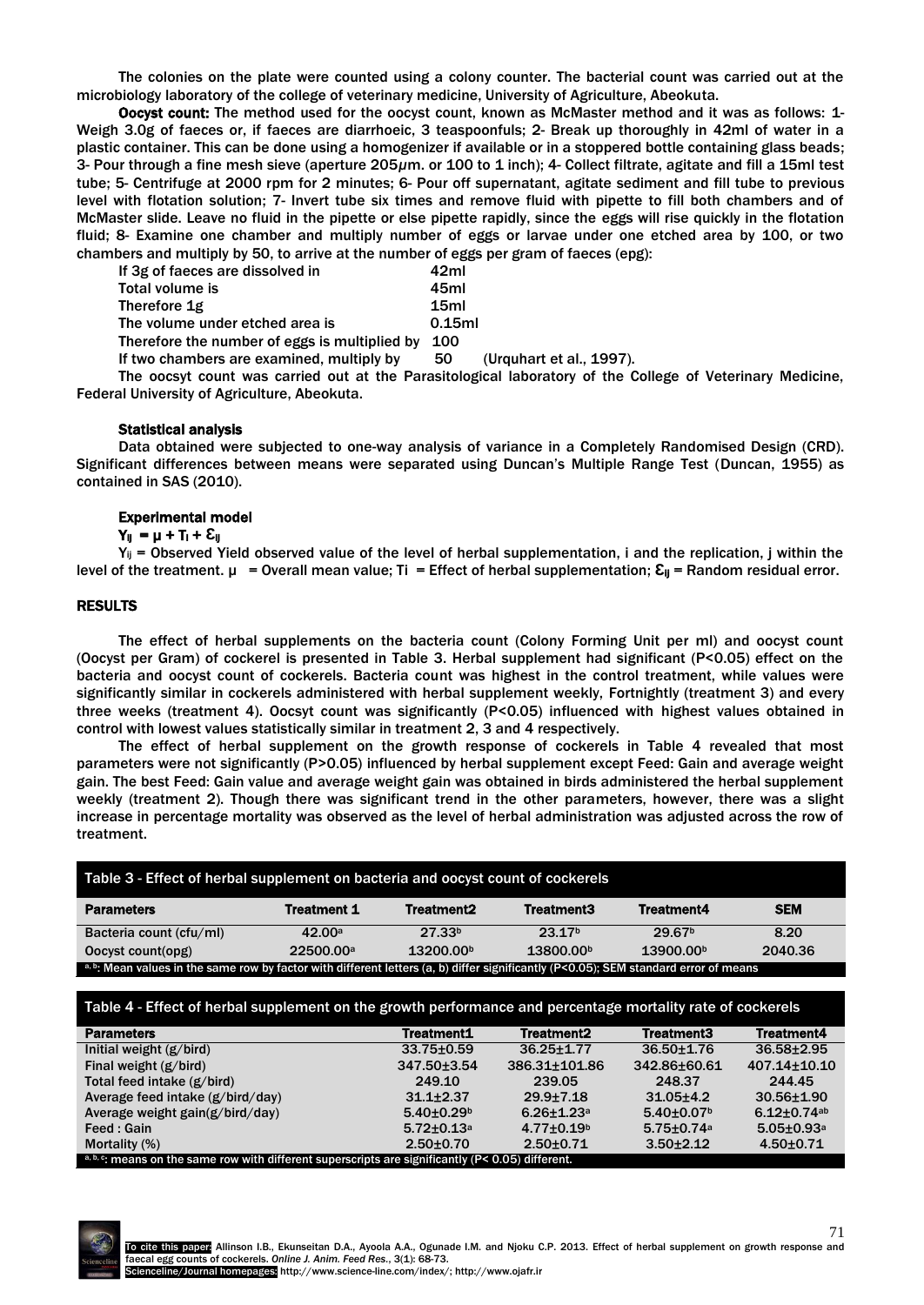



#### **DISCUSSION**

Recent scientific articles regarding dietary supplementation with etheric oils and the extracts of some plants indicated encouraging initial results (exhibited growth promotion, nutrient digestibility enhancement, and feed efficacy mechanisms in broiler chickens without affecting bird mortality; Alçiçek et al*.,* 2003, 2004; Hernandez et al., 2004; Jamroz et al., 2005; Çabuk et al., 2006; Garcia et al., 2007). However, published data were not found in the scientific literature regarding the effect of oral herbal supplementation with essential oil on the growth rate of cockerels. The average weight gain of treated group of birds was higher than that obtained in the control group. This affirms the report of Sundermanna and Seshadri (1996) and Singh et al*.* (2009) who opined that provision of herbal and alternative essential oils as supplement to birds was capable of advancing growth and development of birds. There was similar improvement in weight gains of chicks compared to control groups by administering herbal products which corroborates the report of Narahari (1995) and also asserts report of Khan et al. 2008 who used herbal mixtures containing some of the herbs present in Superliv<sup>(R)</sup>. The total feed consumption of the treatment groups demonstrated an insignificant difference (P>0.05) among treatment groups indicating that the supplementation of herbal product do not influence feed intake in birds as depicted in Table 4. The Feed: Gain of treatment 2 was significantly (P<0.05) lower than the values obtained and statistically similar in the control group and other treatment groups. This reveals the effectiveness of herbal supplementation in improving the feed utilization which results in improvement in growth and developmental processes. The results of present study are in concomitance with those reported by Narahari (1995) and Prajapati (1997) who stated that the use of herbal growth promoters improved feed conversion ratio and feed efficiency. Herbal supplements and alternatives are known to have stomachic, demulcent and tonic activity in addition to anabolic, adaptogenic, immunostimulant (because of the presence of antioxidants which are effective because they are willing to give up their own electrons to free radicals) and rejuvenative functions in the body.

Oocyst count was significantly influenced by the herbal supplement, a reduced amount of oocyst was recorded in the birds given the herbal supplement than in the control and this was affirmed by Allen et al. (1998) who reported that herbs reduces oocyst yield. However, the least value was obtained in treatment 2 where herbal supplement was given weekly. The results are also in line with Misra et al. (1993), who reported that herbal anticoccidial is effective to reduce feacal oocyst output. The herbal supplement had no significant antimicrobial invitro effect on the gram positive and gram negative bacteria at the manufacturers recommended dosage. However at an increased concentration of 60 -100% it had inhibitory growth effect on both the gram positive and negative bacteria The reduction in the counts is an indicant of efficacy of the herbal administration in the reduction of bacteria loads and cross infections in poultry.